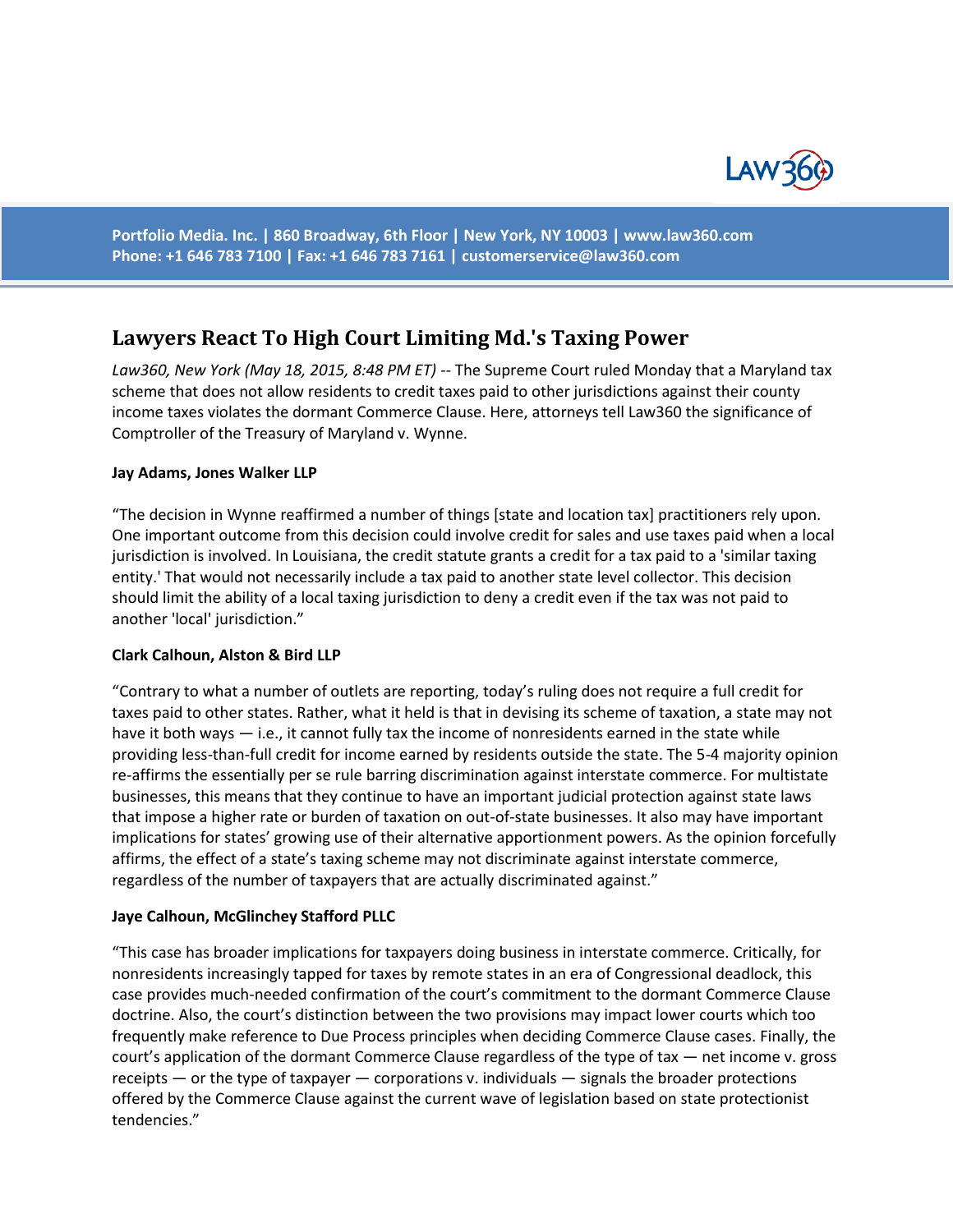# **David Daniels, Richards Kibbe & Orbe LLP**

"Today's decision is a huge win for Maryland taxpayers. It's also a big win for our clients — a bipartisan group of leading tax economists who submitted the amicus brief relied on by the court. These scholars felt strongly about the constitutional issues at stake in this case. They gave the Supreme Court a new way to think about the dormant Commerce Clause — one that was not otherwise advanced by the parties to the dispute. Our clients are gratified that the court not only wholeheartedly adopted their analysis in this case but endorsed it as a framework that can be used to guide state tax policy going forward."

# **James Dawson, Miles & Stockbridge PC**

"In a 5-4 decision, the U.S. Supreme Court upheld the Maryland Court of Appeals and held that Maryland's tax scheme violates the dormant Commerce Clause by not allowing a credit against the local tax for taxes paid to another state. The Court did not address the 'local tax' component in its written decision — maybe because in Frey the Maryland Court of Appeals held that it was a state tax. The more interesting aspect of the decision will be its application to other types of state taxes; i.e., sales and franchise taxes and true 'local' taxes."

# **Lawrence M. Hill, Shearman & Sterling LLP**

"This is a seminal decision that protects state taxpayers from double taxation by the states. The Supreme Court invoked the dormant Commerce Clause of the Constitution to preempt the state of Maryland's attempt to discriminate against out of state taxpayers by effectively having them pay more than their fair share of taxes."

# **Hamish Hume, Boies Schiller & Flexner LLP**

"The majority got it right. This decision is very significant because it holds that the dormant Commerce Clause limits the ability of states to impose taxes even on their own residents. It holds that when those residents earn income from outside of the state, the state of residence must give a tax credit for the taxes imposed by other states on that out-of-state income. Maryland had refused to do that for the county portion of its tax system. This was especially inconsistent of Maryland because it at the same time imposed a full tax on the income that was earned from Maryland sources by people who were not resident in Maryland. In a 5-4 decision, the court ruled that this kind of internal inconsistency violates the dormant Commerce Clause, which, among other things, ensures that no state can impose a tax system that burdens interstate commerce differently from the way it burdens intrastate commerce. The Maryland scheme ran afoul of that rule by causing double state taxation of income earned out of state. What is especially interesting about this case is normally the court relies on the dormant Commerce Clause to strike down state tax schemes that impose discriminatory burdens on non-residents; here, the court applied the same principle to strike down a regime that imposed a discriminatory burden on residents who earn some or all of their income from outside the state of their residence."

### **Hollis Hyans, Morrison & Foerster LLP**

"This decision rejects Maryland's argument that states have unrestricted power to tax their residents, describing as 'fanciful' the idea that residents who are discriminated against are protected by their ability to vote against such taxes. It holds that the dormant Commerce Clause protections against discrimination are alive and well, so that a personal income tax that falls more heavily on resident taxpayers who engage in interstate activities is unconstitutional. It is likely to have an impact on many state and local tax systems, particularly those with a local component that does not provide a credit mechanism, such as New York's."